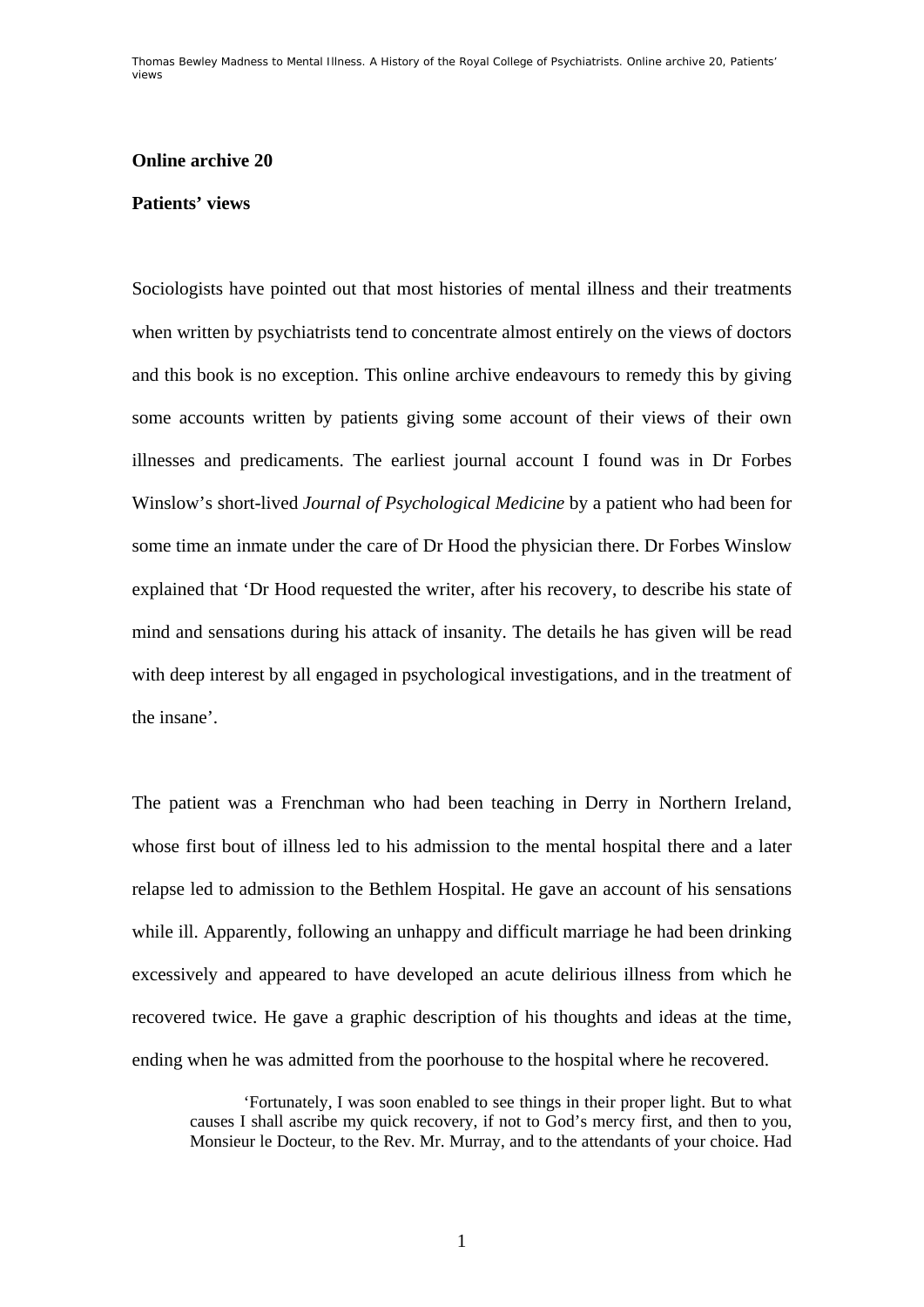I been so roughly treated here as I was in the poorhouse, my firm believe is that I should never have recovered.'

Dr Forbes Winslow included another account written by a patient. This was headed:

'LEAVES FROM THE DIARY OF A PATIENT, CONFINED IN HANWELL ASYLUM'

[The following diary has been placed in our hands by the writer, who was confined in the Middlesex County Lunatic Asylum for six months. During a portion of that period he kept a daily record of the treatment to which he was subjected. The writer speaks well of the Asylum and of those officially connected with it, although he feels that he was unjustly sent and detained there. As giving some idea of the internal economy of this national establishment, the following extracts may prove of interest to our readers. Editor]"

The earliest account I found in the *Journal of Mental Science* was in 1896 in a note in 'Clinical Notes and Cases' where a physician recorded a case of a man who had had twenty attacks of mania leading to admission to hospital till his symptoms subsided. There had been a gap of 11 years before his second attach and then they had become more frequent (roughly two in each year). After this he had been free of attacks for four years which the patient attributed to bicycling. Shortly after the last attack, having been advised that a more active life out of doors would, perhaps, tend to diminish the frequency of his attacks, he purchased a bicycle, and since that time he has been a most enthusiastic cyclist. He sent the following description of his condition at that time.

'I am as keen on cycling as ever, and am fully convinced that to it, and it alone, I owe the great improvement that has taken place in my health. I do not remember ever having felt better, or been in better spirits than I am at present, and I give cycling the credit for it. The course and circumstances of my life and conduct have, with the one exception of my indulgence in cycling, in no way altered from what they were before and during the time I had my repeated attacks of illness. You had ample opportunity of judging my condition years before I took to cycling, and the fact that I have enjoyed such excellent mental and bodily health since I took to the pastime goes far, I think, to show you that cycling is entitled to much, if not all, the credit.

I may add, by the way, that I am not conscious of having experienced any ill effects, even though the bulk of the 6800 miles I have ridden has been on a solid-tyred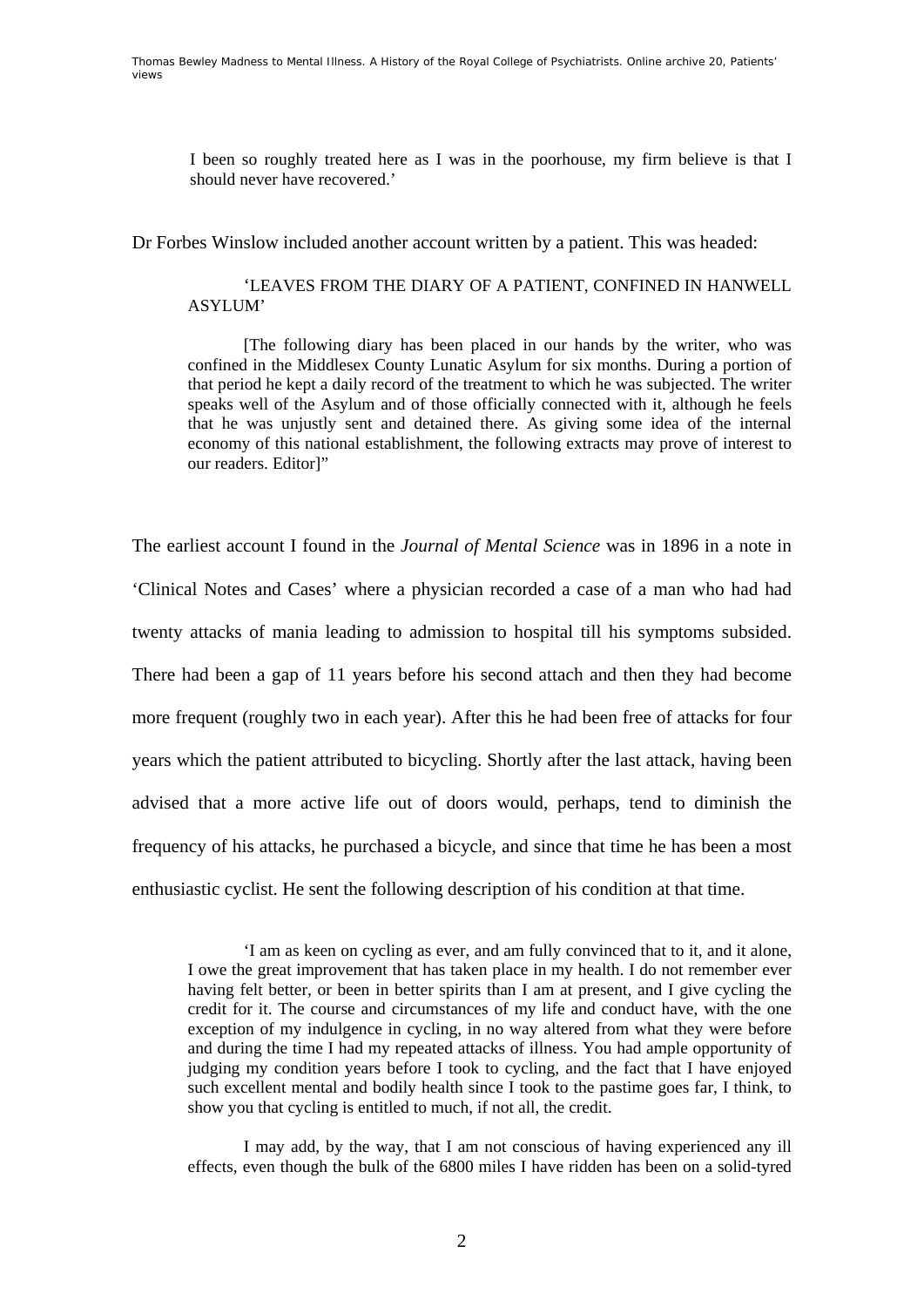machine. With this machine I often do forty miles on an afternoon, and feel quite fresh and active next morning. In fact, the whole of my experience of cycling has been of the most pleasant and enjoyable kind, and I do not anticipate it will soon be otherwise.'

The paper that I considered gave the best account of the views of patients was by Allan Beveridge called *Life in the Asylums: patients' letters from Morningside (1873–1908)*. In this online archive I have quoted literally and at length from his paper where he has carefully reviewed over 1000 letters which had not been sent but had been left in the patients' notes.

The Medical Superintendent was Dr (later Sir) Thomas Clouston. Dr Beveridge's review gives insight into the experiences of the men and women who made up the Asylum population. Accounts given by those who are ill are nearly always understandable and provide an insight for analysis of their predicament. The bulk of the patients' correspondence and the frequent similarity in their responses to the institution should, in Dr Beveridge's opinion, ensure that their claims are taken seriously.

In 1873 when Clouston was appointed Superintendent of the Asylum 206 patients were admitted with an average of 706 patients resident. In 1900 there were 470 admissions and an average of 940 residents, with increasing problems of overcrowding. The Asylum had a West House for private, and an East House for pauper, patients.

The letters studied had been attached to the case notes by Dr Clouston and his medical staff. They were permitted by the 1866 Scottish Lunacy Act to open all patients' correspondence and prevent any letters being sent out which they deemed unsuitable. An exemption was made in the case of letters to the General Board of Commissioners for Lunacy in Scotland which had to be forwarded. Letters were held back if they were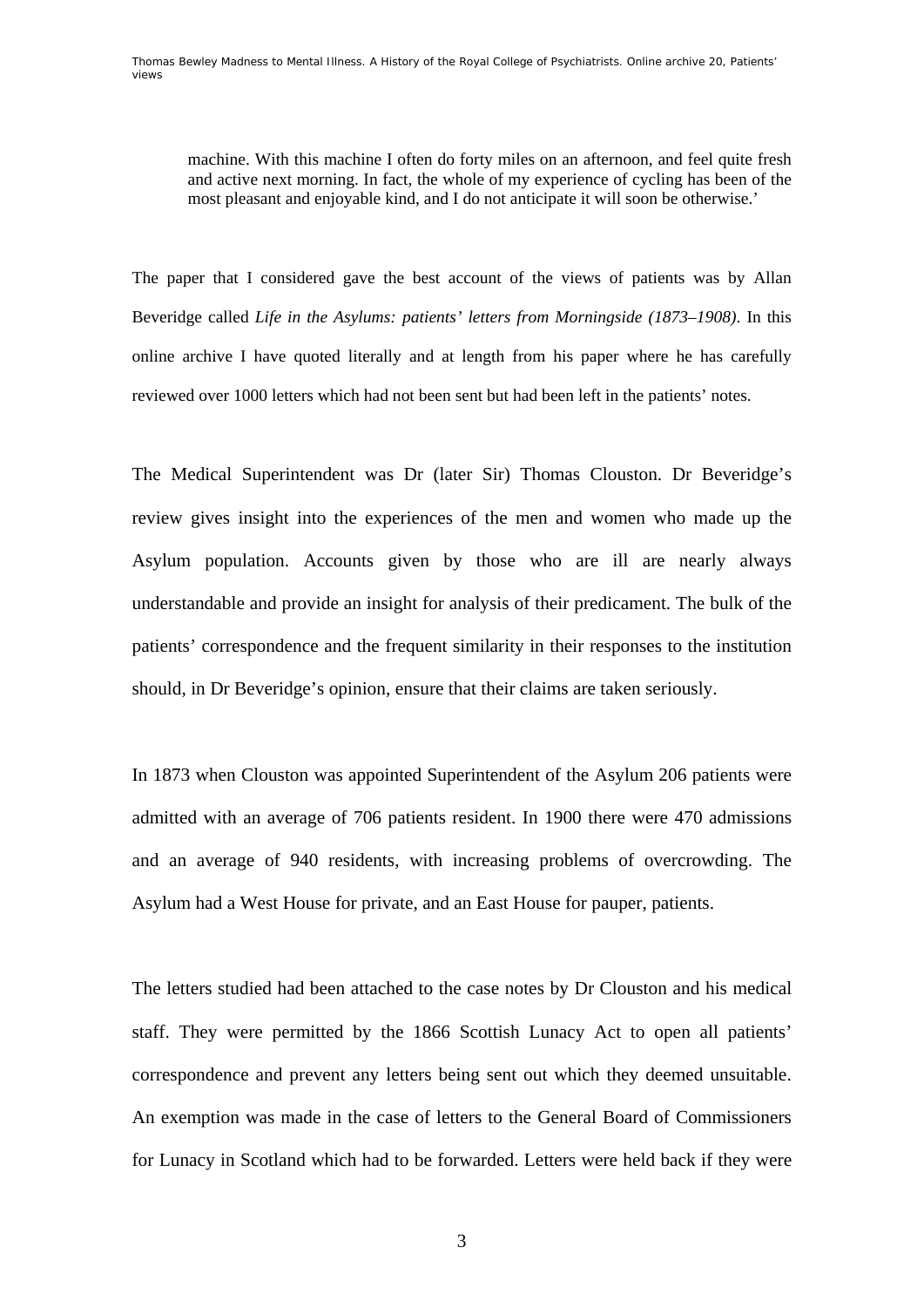thought to display mental disturbance on the part of the writer. Many such letters were attached to the case notes with written comments like 'a mad letter' or 'showing general delusions'. Letters which were openly critical of the Asylum were also retained. Letters stopped included those sent to the eminent or famous (the Royal Family, the Prime Minister, the Archbishop of Canterbury). In these circumstances it is likely that there will have been an over representation of critical and condemnatory letters. Other letters were those patients made directly to staff and finally those written by patients following their discharge.

Dr Beveridge has described Dr Clouston in his paper:

'Thomas Clouston was one of Victorian Britain's leading alienists and was highly regarded by his contemporaries, both as a medical writer and as an asylum superintendent. He summed up his approach to the running of Morningside as 'discipline, order, a life under medical rule'. Based on the view that insanity represented a loss of self-control, Clouston's Asylum regime sought to bring order to the disordered mind by regular routine and the strict enforcement of its rules. The Asylum day followed a set pattern of early rising, walks round the grounds and early to bed. Clouston also believed that stoutness was conducive to mental health and outlined his 'Gospel of Fatness', a doctrine which involved feeding-up the patient. In addition to exercise and eating, the Asylum provided regular dances, outings to local places of interest, lectures and sports – all of which was calculated to distract the mind from morbid preoccupation. Work was seen as an integral part of therapy for pauper patients, with the men being sent to the Asylum workshop and gardens, and women to the laundry and sewing rooms. Clouston rated the therapeutic benefits of physical labour very highly, and he lamented that private patients, by virtue of their class, could not be sent to work as well.

Clouston made a daily tour of the Asylum and endeavoured to speak with every inmate, although the growth in patient numbers must have rendered these exchanges very brief. As Physician-superintendent, Clouston was the supreme commander of an army of Asylum staff who were responsible for maintaining the efficient running of the institution. Junior medical staff and attendants lived in the Asylum and were expected to participate in all the institutional activities and to provide a role model of social decorum and moral probity to the inmates. Any lapse from this ideal attracted the attention of Clouston's stern eye and could result in disciplinary measures or even dismissal.

 As the figurehead of the Asylum, Clouston was the focus of much of the patients' writings. He represented and upheld the values of the Asylum system, and was seen as the ultimate arbiter of an inmate's fate. Patients wrote to him, requesting privileges, voicing complaints, demanding their liberty, telling of their distress or simply trying to be understood. Patients were divided in their view of Clouston, some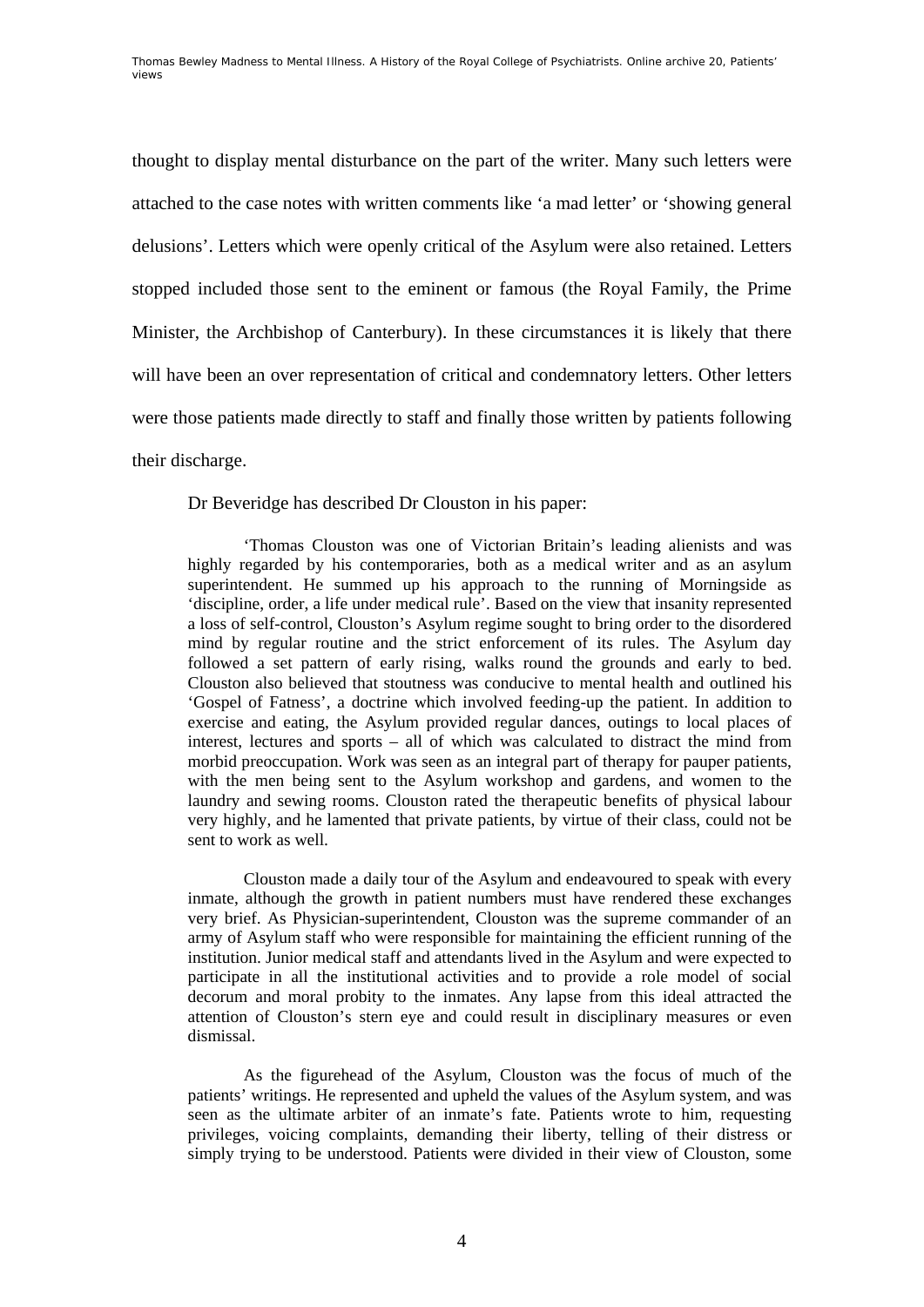finding him a kindly and attentive physician, others a remote and authoritarian figure. Many upper class inmates professed to regard him as their social inferior, while the pauper patients were more deferential.

 Numerous letters thanked Clouston for his kindness and attention. David H. told him: 'You have certainly shown me a great deal of kindness and consideration and I hope you will accept my hearfelt gratitude.' James P. wrote to Clouston after his discharge and was also profuse in his praise: 'There is no doubt it is to you I owe, not only my life, but the very rapid and satisfactory recovery I have made.' Andrew U. thanked Clouston for 'the deep interest which you manifested in me when I was in the Asylum', and Charles W. hoped to repay him 'in measure for what you have done for me.' Mary K. wrote to Clouston, 'I venture to think of you as a friend.'

Some upper-class residents found it upsetting to be under the rule of someone they regarded as their inferior. One dismissed him as "a low scoundrel of a fraud, son of an old Orkney crofter". Another gave his analysis of Clouston's power:

"I have seen as much of Dr Clouston as he has seen of me. I think I have diagnosed him more successfully than he has diagnosed me. Thirty years of unlimited and unchallenged power have made him the quintessence of pompous vanity. Like nearly every man that has risen from the gutter to great wealth and unlimited power he has become at heart an utter tyrant, and the very slightest opposition to his will or even difference of opinion secures his lasting dislike."

Dr Clouston features very prominently in the letters by patients, and, although he was perceived very differently by different inmates, it is obvious that he made a deep impression on most Morningside residents. He was pictured by patients in many guises: thus he was a jailer, an autocrat, a petty tyrant, a wise philosopher, a kindly physician, a friend, an enemy, a confidant, a spy, a lover, a foreboding patriarch, a money-grabbing madhouse keeper, a Christian, a heathen, a respected member of his profession and a low dog. Patients' attitudes to Clouston could change during their stay in the Asylum, and many moved from open abuse to apologetic attempts at conciliation. Likewise, Clouston's attitude to his charges could also change, and there was obviously a dynamic, evolving relationship between doctor and patient. The extent to which this relationship was a harmonious one depended, in some part, on the inmate accepting the Cloustonian creed of discipline and order. In addition, the patient had to accept the medical opinion that he was a suitable case for treatment. For very many Morningside patients, this was a condition with which they could not readily accord. The patients' main contact with Clouston was during his daily ward rounds when he saw each patient for a few minutes. The content of these brief exchanges could subsequently preoccupy patients for days as they tried to work out their reactions to the words of the Superintendent. Many prepared themselves for the encounter. Mary K. wrote: 'When Dr Clouston comes in tomorrow I will assume the look in the eyes and face which he told me himself the first time he saw me, were some of the symptoms he saw of brain delusion.' Constance F. worried about what was proper to say to the Superintendent. 'The day before I asked you (about the milk) I spent sometime thinking and trying to decide whether I ought to ask then or put it off'.

One patient gave his own view of Dr Clouston's ward rounds:

"…I never had five minutes' continuous and undivided conversation with him since my incarceration. I solemnly state that Dr Clouston never conversed with me five minutes on end, either publicly or privately, at any time in Morningside Asylum. How then can the Doctor know that I am insane. It can't be from personal observation. He never did give the requisite time. The few minutes he ever saw me were not of the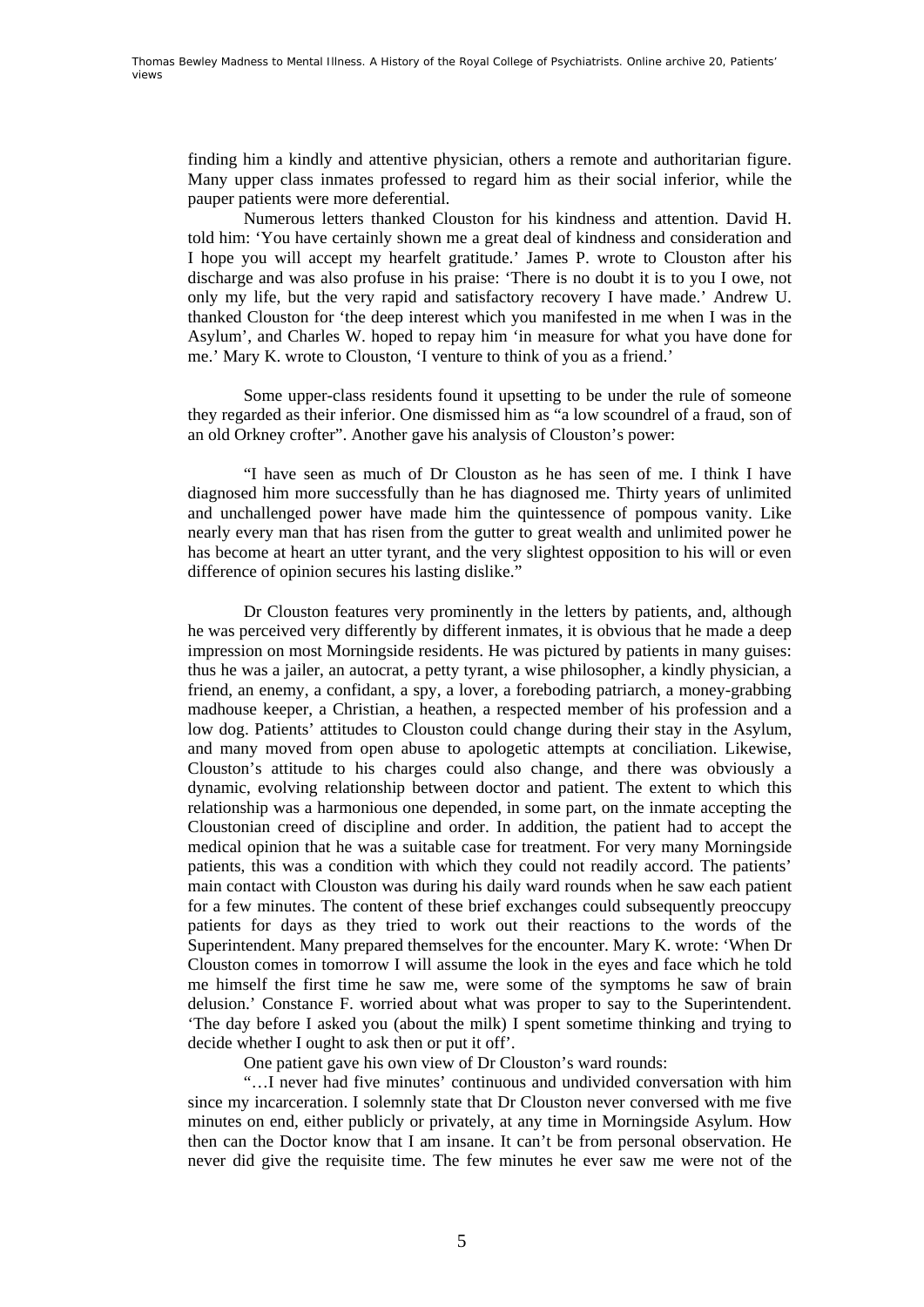slightest value in forming a correct general inference… Why to an occupied mind thinking of distant and far-away matter it would require a minute or two to adjust yourself to the Doctor's subjective. Remember it was the initiative which lays always with the Doctor himself. You have been thinking of an abstruse problem in logic or metaphysics. He enters the room determined to test that fellow's memory or judgement again upon some passing newspaper event familiar to himself. Although you may have given passing notice to it, you did not dwell on it, or it interest you. The Doctor himself is 'au fait'. Well your remarks are quite perfunctory, or if you have been deep in other thought, even incoherent. The Doctor stalks off a proud man. It is just as he thought, a growing failure of mental power. A case of G.P. He is always proud of any evidence justifying the retention of a useful and paying patient.'

Dr Beveridge than gave examples from the patients' letters under various headings and I

have quoted liberally from these in this online archive.

## **Admission**

Many patients expressed shock and surprise when they found they had been

committed to the Asylum.

'I have only just realised that I am actually in a lunatic asylum. Who on Earth ordered the cabman to drive me here?'

'They told me this was a very nice place to live at. I was under the impression that I was going to the Hydropathic House at Craiglockhart. You may imagine my horror when I found it was a Lunatic House – filled with perfectly insane men and women. I am not insane.'

'No sooner had I walked up Granton pier than my son meets me, shook hands and got into the train. So on getting to Edinburgh station … his cousin is awaiting me and instead of me going to Edinburgh to purchase a new publication treating on the laws and the adulteration of food also to purchase a suit of clothes for myself, here does the two crafty devils, son and nephew get me decoyed away until they landed me in Morningside Asylum…'

# **The asylum regime**

The Asylum day followed a predictable and unchanging timetable of early rising,

eating, exercise and early to bed. A 26-year-old clerk wrote:

'You would be heart sorry if you could see me, sitting all day on the end of the seat, among a lot of men you would almost be frightened to meet in the street … am getting no special treatment at all … The food here is of the very coarsest. Porridge or coffee for breakfast with dry bread, at 11 o'clock dry bread and cheese, beer or milk,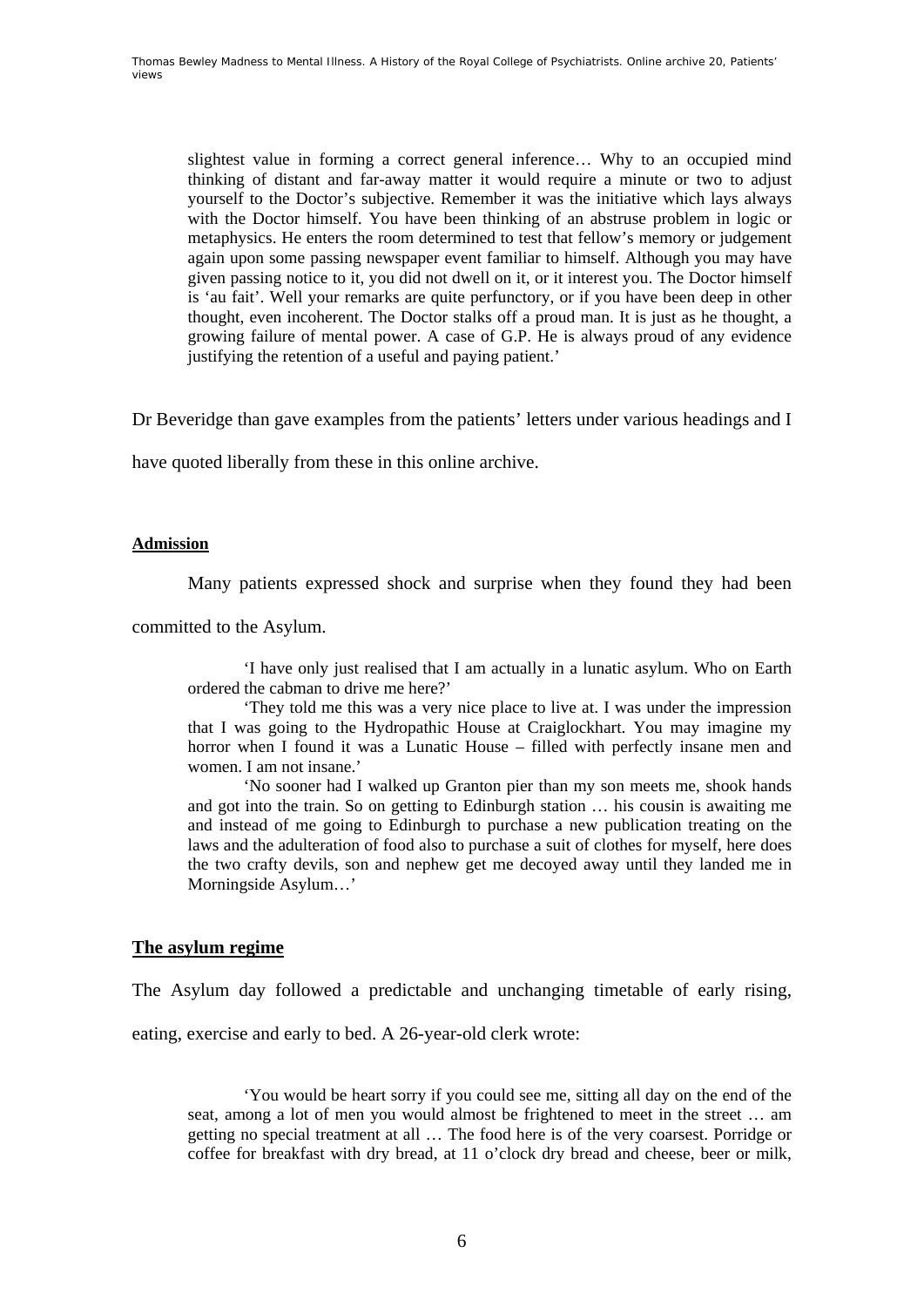then a walk round the grounds in a gang. Dinner at 2 o'clock broth and mutton, another walk in the afternoon, then tea at 6, one cup and almost dry bread, then bed at 8 o'clock. Between times you have to sit still and can do nothing but think, think and think.'

The hours could be a cause of discontent:

'I cannot ever get a comfortable night's sleep as I am forced to go to bed at nine … am waked up by the night watchman at 6.20, 2 hours or more before breakfast, although am called again at 7.30 by another man.'

The emphasis on hearty eating was another focus of patient resentment:

'I have been required to take such quantities as I never could comfortably take all my life. I assure you my life here has been one of exceptional horror, forced to eat large quantities of coarse food which I could not digest...'

# The Asylum rules were puzzling:

'Miss Elkins [an attendant] says that she cannot tell me what is compulsory and what is not 'because there are so many things I think'. I think this vagueness makes it more difficult for me to act and that I should do more as people wish if I could know where the orders began and end . . . The position that I may be under orders about things which have never been mentioned to me makes me more inclined to give way and do nothing.'

 '... you little realise the awful horror of my Doom. I am shut up in a lunatic asylum, my body utterly at the mercy of those in whose power I am. It is far worse than solitary confinement in a prison would be. Here the first principle is to isolate one from one's friends on the plea that it is for one's good and then they wreak their fiendish will on one's unhappy body.'

 'I am quite in a mist yet to what is going on around me … I attend the drawing room regularly and am made to dance but I have not much heart to do it ... I still play a little on the violin and one of the gentlemen in this gallery accompanies me ... I have occasionally a game at bowls in the bowling alley and sometimes a game of draughts.'

 'It is all nonsense keeping me here in this interminable way. You really must come over and take me home ... I see how impossible it is to get away unless you or some one from home come over for me ... if I had the least idea I was to be left all this time I would have fought harder against being put in.'

There were many letters from patients to their relatives asking to be released. One such

letter from a man to his brother threatened suicide:

'I do not wish to live any longer ... I cannot and will not live here any longer ... If you do not come and take me out of here tomorrow, you will not see me alive again.'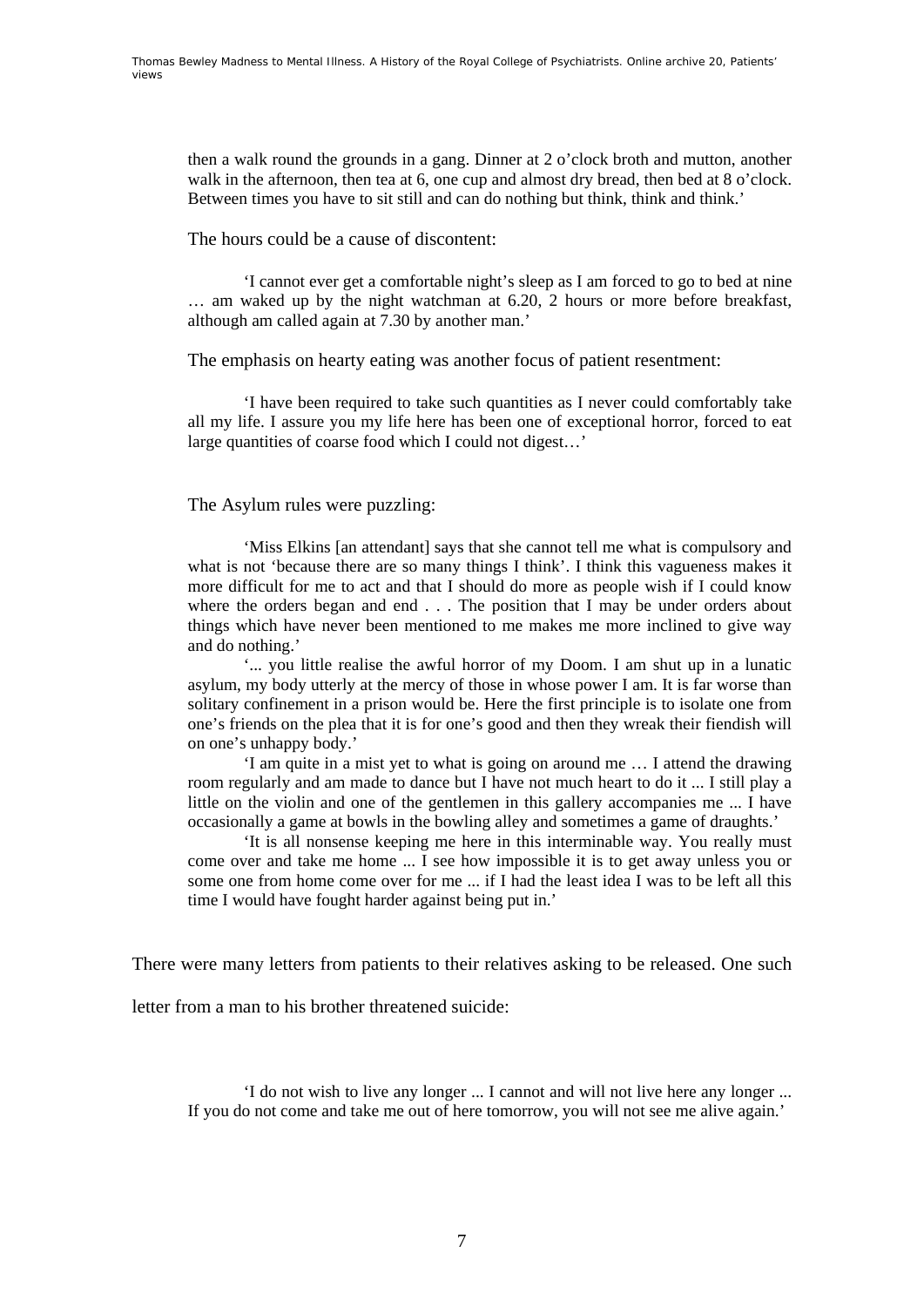One of the most painful aspects of Asylum life was exclusion from the wider world:

'I am well kept here but it is the freedom I want. It is the worse kind of punishment, this feeding you well and keeping you back from your friends and all information as to what is going on around or outside.'

'I have lost my freedom. I am wearing pauper's clothes, and eating pauper's food ... I am very sensitive and it causes me to feel averse to the asylum to have to wear the regulation suit.'

### **The medical assistants**

 With the increase in the number of patients and of medical staff more letters were sent to them than to Dr Clouston. The letters were similar some thanking the doctors others berating the staff. One patient was aware that the medical assistant's future depended on Clouston's good opinion of him:

 'Among the assistant physicians, their whole life's future depends on his goodwill. They know they could never get an independent appointment without his goodwill and personal influence. I never knew an assistant that had the courage to differ from their chief. I never knew or heard of an assistant physician saying 'Well Dr Clouston I differ from you and think this person sane'. If he did the Doctor would not forget him. It would be a long time before he got an Asylum.'

#### **Attendants**

Many patients viewed the attendants as merely keepers or prison guards. The

most common complaint against them was that of using physical force.

'I suppose the attendants in asylums must be told what is supposed to be wrong with the patients and the attendants in the asylum are not exactly what you would call gentlemen so I feel myself in an extremely painful position.'

'Attendant Shaw brutally ill treated me on many occasions at the East House. He injured my wrist by twisting so that it will never be right again ... He always hit me hard in the stomach when he took me into the boot-room, as he did almost daily, and was guilty of innumerable cruelties ... I formally complained of him at the time to the Lunacy Board two years ago. Dr Clouston characteristically ignored their remonstrances.'

'Fancy a fellow of my age (a 22 year old law student) being thrashed with a walking tick and dragged off suddenly of a morning and pitched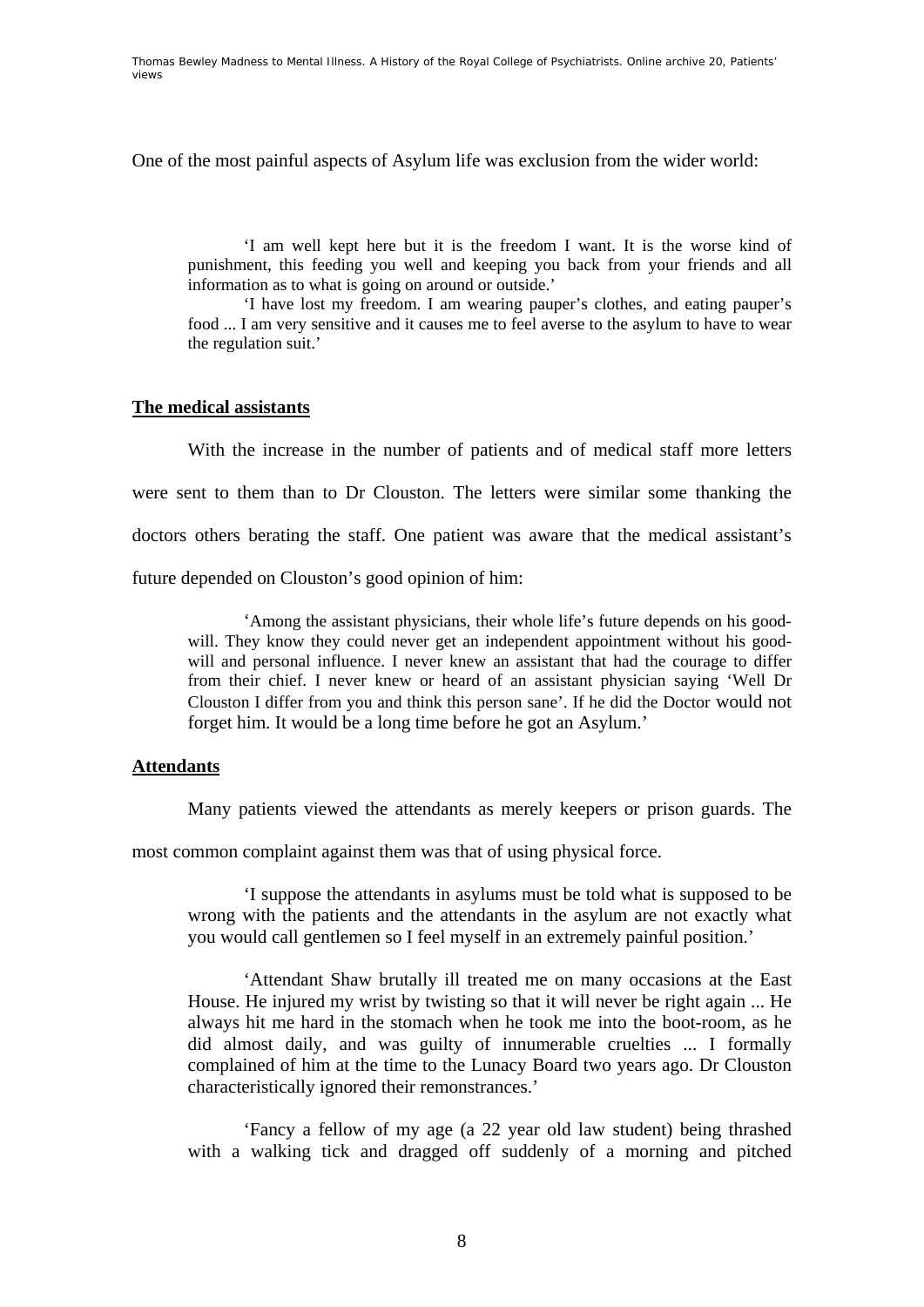headforemost into a bath and held down. A bath does one good but to be kicked like a football and twisted like a wet cloth is too much of a good thing.'

'I was taken out of my own bedroom last night after I was undressed and led by Miss Brown the Matron to others where there was six beds in the room … I did earnestly beg of them to let me remain in my own little room where I was sleeping so soundly ... but no I was demanded to lie down even Mrs. McLeod the Housemaid took me by the shoulders and pushed me down on the bed. Well I sobbed and cried aloud but I was told by Mrs. Brown that I would get five minutes to be quiet or she bring down Dr Lennox.'

Although attendants were seen as against patients rather than for them, some felt warmly disposed to individual attendants and grateful for their kindness. Letters praising them would be less likely to be withheld unless there was some other reason (for example the letter being addressed to Royalty).

'I am proud that I am an inmate of this Royal Institution, Tipperlin Road Morningside. It has done me a world of good. I never felt so comfortable and well in all my life. I am taken great care of here. We have six keepers to look after over seventy patients. Mr. McDonald the night warden is a jolly fellow.'

# **Fellow patients**

The Asylum was peopled by a bewildering variety of inhabitants. For many patients the most disturbing feature was the other residents. Although they could find their neighbours intrusive, intimidating or repellent, many patients developed friendships with other inmates, but the sheer size of the Asylum and the great number there could prove oppressive.

<sup>&#</sup>x27;I will be glad to be home again as this place is so big and there is such a lot of people. I sleep in a long room with a lot of people and I don't like it at all. I have to go to a Hall [of] immense size for any food, about 100 people in all and I don't enjoy a bite I put into my mouth. I don't like this place at all.'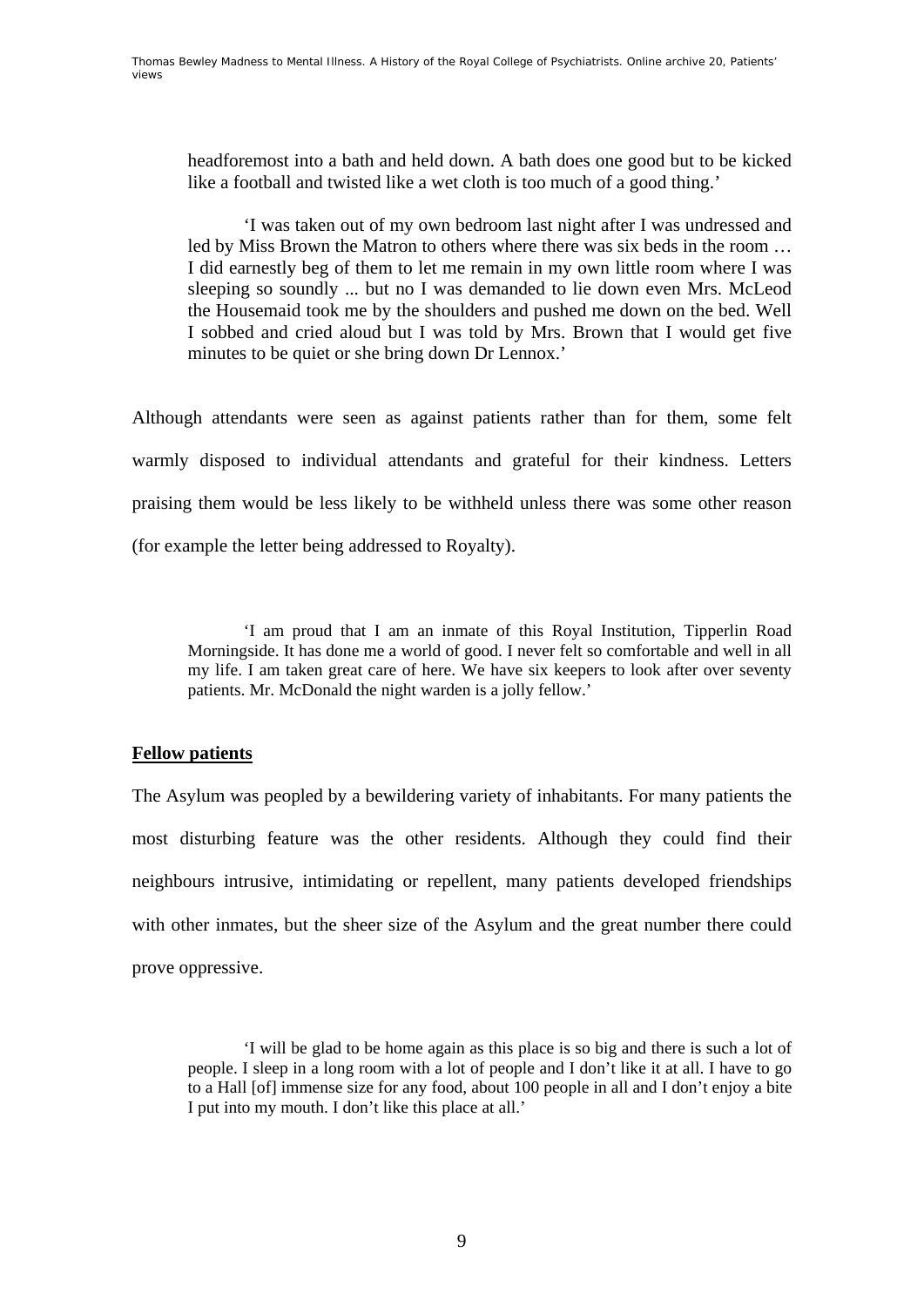'I have had no-one to speak to since I came in as all the patients seem taciturn and morose. They do not talk much among themselves and their talk is the most wretched and irritating one could hear.'

'How the law of the land can permit such a number of persons to inhabit one building is extraordinary, especially insane persons whose breaths are generally disagreeable to inhale and Mrs. R. being allowed to remain so long in her diseased state amongst others not similarly afflicted and even made to attend the meals in the hall and sit beside others at table is disgustingly incredible.'

One patient found some of the others disturbing and, at times, repellent. He described his fellow inmates as 'poor unfortunates, vile and filthy only a shade removed from the beasts of the field'. He detailed his distaste:

 'Old codgers in every stage of decay share the table with me and have long beards – a circumstance that don't contribute to neatness you see the beasts with their beards reeking of soup and broth and as we have no napkins at breakfast or supper the poor devils take their hands and wipe off the bits of vegetable and meat and use the tablecloth, for further final cleansing of their hands.'

# **Wrongful confinement**

Many patients felt they should never have been in the Asylum at all. They were not mad

and had no business being in a madhouse. Many letters demanded immediate release.

The certification procedure was challenged and the charge of insanity denied.

'You will not doubt have forgotten that I have been put here when there was no use, or no necessity for my leaving my own home. I am not certified legally, as being of unsound mind. I was not visited by any of the proper authorities and I am under the impression that the certificates are forged. If Dr Banks name is to be any of them, I may mention that he did not see me for five weeks.'

'I am very much annoyed that I have been kept here so long 'without a proper legal warrant'. No Document for my incarceration and Isolation and Humiliation as a Lunatic, dangerous, furious, fatuous or otherwise was shown to me, either here or at Aberdeen ... and no examination was ever made into my mental state there or even here'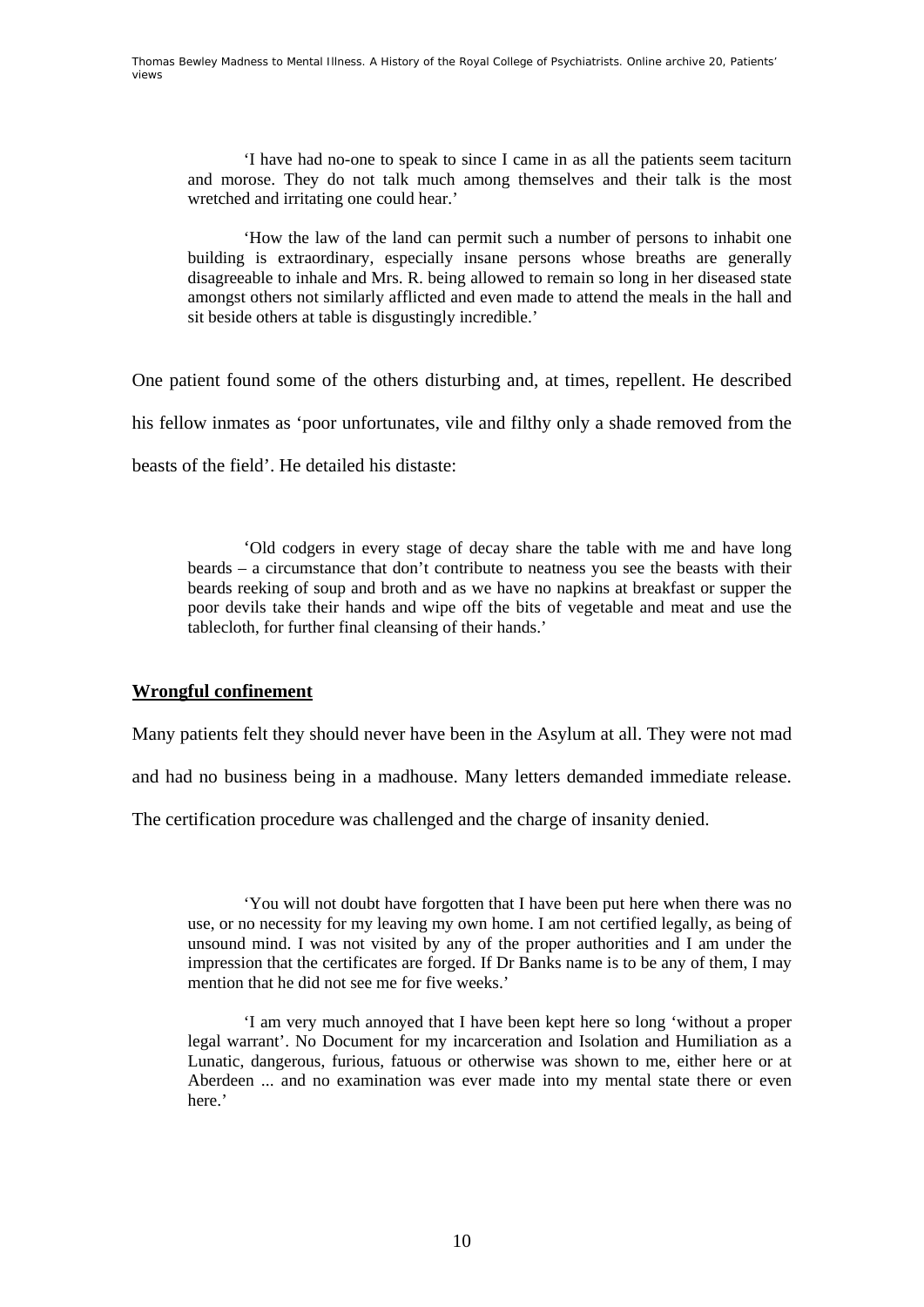'You have not seen no signs of Insanity with me. I have never attempted to cut my Throat. I have never shat my bed as some has done. I never had to be held down on the sofa as I have seen them.'

Many patients blamed their relatives for their detention. Patients' attitudes to family and friends could change dramatically when they were detained, and for some it permanently damaged their relationships.

'My so-called friends, my wife and all her relations have treated me with the most cruel and culpable neglect. My heart, soul and best loving affectionate feelings are utterly deadened and hardened. The bonds and cords that united me to them must now be cut asunder in order that I may be a free noble man in the future.'

There were complaints about the medical method of diagnosing madness and the

difficulty of proving sanity.

 'I challenge the whole attitude of mind of Dr Clouston in his estimate of the insanity of those in his charge. I have spoken already of the inadequacy of the time of actual personal knowledge and observation. But no less dangerous is their mental attitude or process of proof. They are always watching for evidence to justify detention. All your rational conduct, all the evidence of sanity makes no impression on their mind, is quickly or immediately forgotten. While the slightest mistake, the slightest momentary forgetfulness, the slightest ebullition of temper is carefully noted, always treasured up and will be remembered against you months or even years afterwards. I say this life in an asylum for those who mean to get out of it . . . is an immense strain upon the mind. You feel yourself among enemies, interested and prepared to forswear your liberty away. You must either become a low panderer to the personal vanity of Dr Clouston himself or live in constant and chronic war with all his staff.'

'Supposing I heard voices in my ears, real or imaginary that is no reason why I should be sent here. There was not a single act in my own home, or since I came here to show why I should be under control, but quite the opposite.'

Some patients forged letters in attempts to bear the certification process. One wrote a

letter he attributed to Dr Clouston in which his certification was retracted.

'We certified him unsound in mind on the supposition that he was suffering from acute or subacute mania. His conduct at this Sanatorium ... was all that could be desired and he earned the goodwill of patients and attendants alike and was especially good terms with the House Doctors ... I may perhaps have erred in allowing him to be confined here.'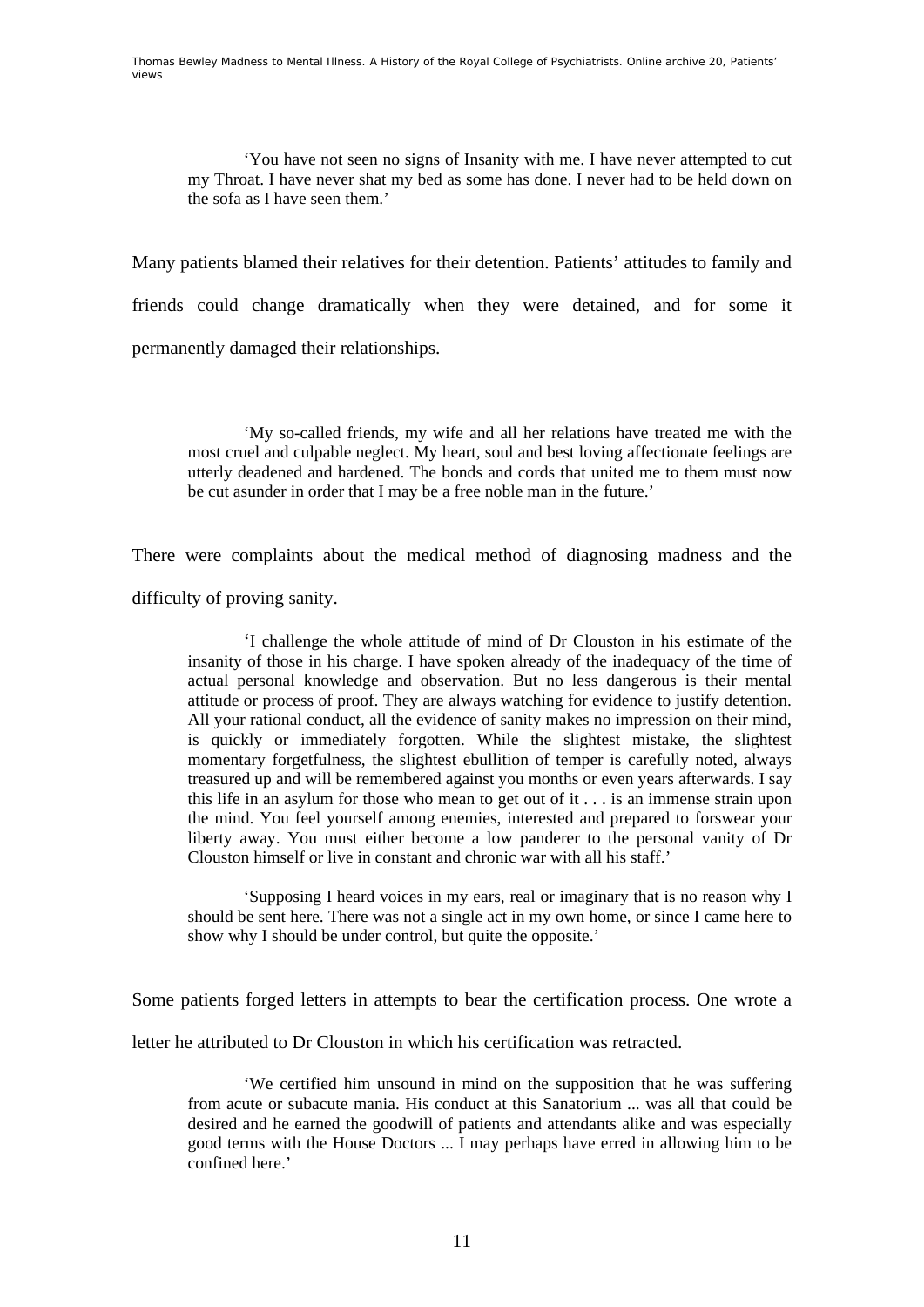Another patient wrote she had been falsely sent to the Asylum by a "mad sister who was

really out of her mind through drink" and concluded,

'It is very hard to be kept here when there is nothing wrong with me when I am quite able to work for myself if you would kindly give this consideration. I know that it is no interest of yours to keep me here.'

## **Escapes**

Some patients escaped by running away from the Asylum. Escape attempts were often impulsive seizing opportunities on gardening parties, walks and trips into town. Some who escaped wrote back sometimes triumphant sometimes apologetic. Some of the letters led to speedy apprehension again.

'Will you kindly excuse me for not bidding you and Dr Clouston goodbye yesterday ... and will you also kindly make an apology for me to the ladies for my unavoidable absence at the Drawing Room this evening.'

'I am suddenly called away to Holywood. Will thank you to send me £5. Many thanks for your kind attention and the many courtesies you have shown me. With kind regards to yourself and family.'

'No doubt it would displease you my going off in the manner I did, but while out that forenoon I felt I could not resist from taking my own liberty, especially when feeling well and I just walked away without any personal assistance whatever. I am now stronger and still taking Cod liver oil, Malt and feeling well …'

Leaving abruptly could cause problems for the newly liberated. A seaman who ran away

to Blyth in England asked if his possessions could be forwarded to him.

'Would you be good enough to forward my book and papers. I cannot get employment without them. I will pay for the clothes as soon as I get work. I did not run away intentionally. It was just on the moment it struck me. I am sorry now. It [is] worse for myself now I can't get a ship without the papers and book.'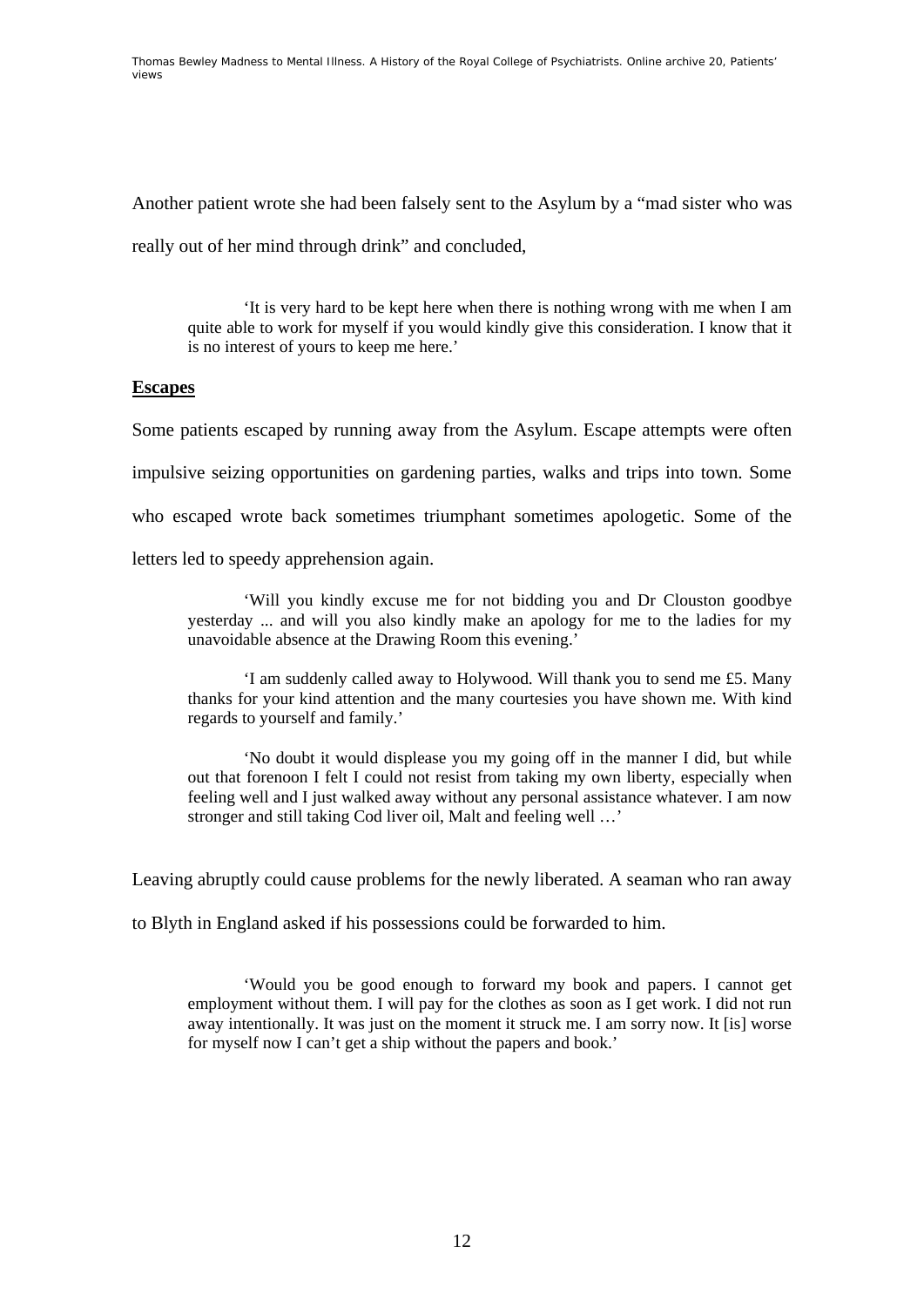A 54-year-old librarian wrote to Clouston after his escape to London. Written in a humorous manner, his letter combined criticism of the Asylum with a reassertion of his own individual standing.

'Today, if I mistake not is the third anniversary of the day on which I find myself an inmate of your too hospitable asylum. I cannot it seems to me celebrate the Day better than by writing to you as a free man to free man and thanking you unfeignedly and with not a touch of irony both for the kindness which though equally well intended produced only resentment, rebellion and unuttered oaths. You are the right man in the wrong place with a task assigned to you by an anachronism of legislation ...

I should have been glad to shake hands with you before putting into practice the old philosophers unanswerable argument 'solvilent ambulando' had I not been aware that as a too benevolent host you had not sufficiently learned the art of 'speeding the parting guest'. I acted on no sudden impulse. I only carried out the plan I had willed three years before.'

## **Conclusion**

Dr Allan Beveridge's review of letters written over three decades by patients detained in a Scottish Hospital gives a telling and insightful analysis of how the patients saw themselves, the Institution and their personal predicament. The letters possess an immediacy, lacking in documents written retrospectively after release. They were written when the patient was in the Asylum and in a state of mental turmoil. These letters draw attention to some of the negative features of institutional life rather than its therapeutic qualities. The doctor-patient relationship in psychiatry differs significantly from that obtaining in other branches of medicine. The nature of mental illness may rob victims of the insight to realise that they are unwell. Dr Beveridge's report shows a complex picture of Morningside with room for both coercion and humanity.

I will end this online archive with another short account given by a patient 100 years after the patients' accounts described by Dr Beveridge.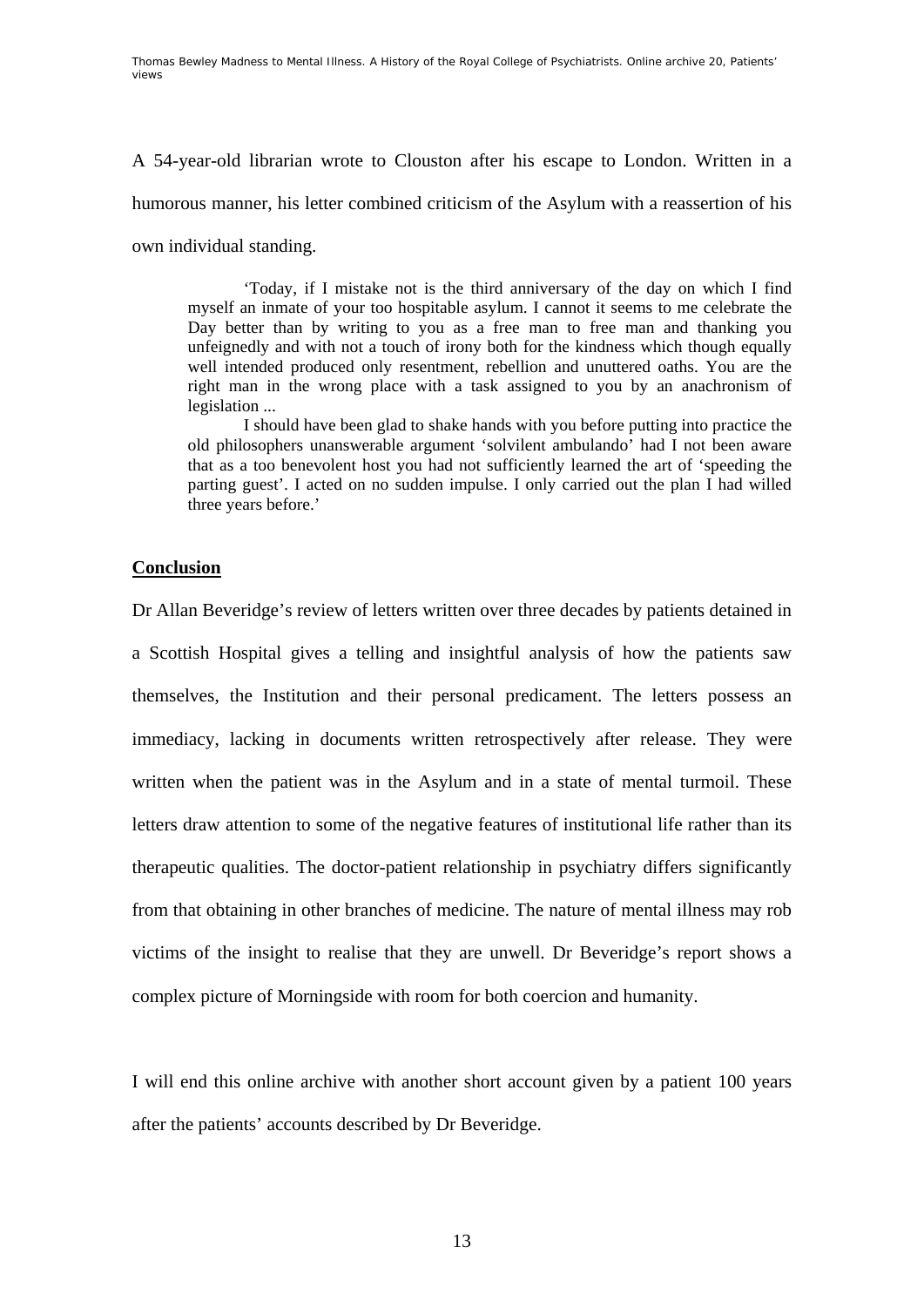Concern about the demoralising effects of living in large asylums had led to endeavours to make such hospitals 'therapeutic communities'. Denis Martin attempted this at Claybury where a new approach was tried. Patients were encouraged to work together with staff in a less hierarchical and more democratic way. There was a continuous round of discussion and theorising with many group meetings and changes in the relationships between patients and staff. This did not suit everyone as this patient's view shows.

'I hate Claybury. I'm put down as a schizophrenic. I don't know why, I'm sure I haven't got a split mind. I've been in seven mental hospitals and they were none of them like this one  $-1$  hate this place, they keep interfering with you. When I was in X hospital, they let me be; I have to get away you see – Same in the others, never do all this interfering, they let you sit, that's what I want to do.

You're just like all of them, why have you got that recorder thing  $-1$  suppose it's to listen to my mind. I know you can, so why should I go to groups? I hate groups. They interfere with you – take over your thoughts and make you a sheep and start getting your secrets.

It made me cry yesterday. I have no feelings. I like to sit and meditate and nothing worries me because I haven't got any feelings. It's better that way, isn't it? But at the big group they kept on and on. That woman with her baby, it made me cry, it hurt me, I don't want it. I don't want other people, I want to be left alone.

At this place they interfere with my messages and I can't get them clear – it's always groups and talk and everybody interfering in everybody else's business. Helping! I got this message last year or maybe it was the year before. Well, not exactly a message. Not a voice, more like just sort of knowing something you'd always known and, you know what I mean, you sort of didn't know what it was really.

It's to do with my mission – I don't know what it is exactly but there's something I have to do. Save people perhaps. But I can't be Jesus, no, I'm not Christ – I don't really know what it is, but it's sort of special mission – I could find out what it is if I could listen properly. They keep bothering me and making me talk and then I can't listen, it gets faint, you know what I mean; if they'd leave me alone I could sit quiet and meditate. Everybody in Claybury knows your business. I don't like it. I don't want to be mixed up with people. They're nothing to me, why should they bother me. Do you know that song "I care for nobody, no not I, and nobody cares for me"? That's me, and it's all wrong in Claybury, they got it in the wrong way round, always on about caring. You're all in it aren't you? I might be the one that cares if I wanted to be. I've gotta mission; it might be that, but you keep stopping me. It's the groups that's wrong, always interfering----------.

Could I have a transfer? Claybury's no good.'